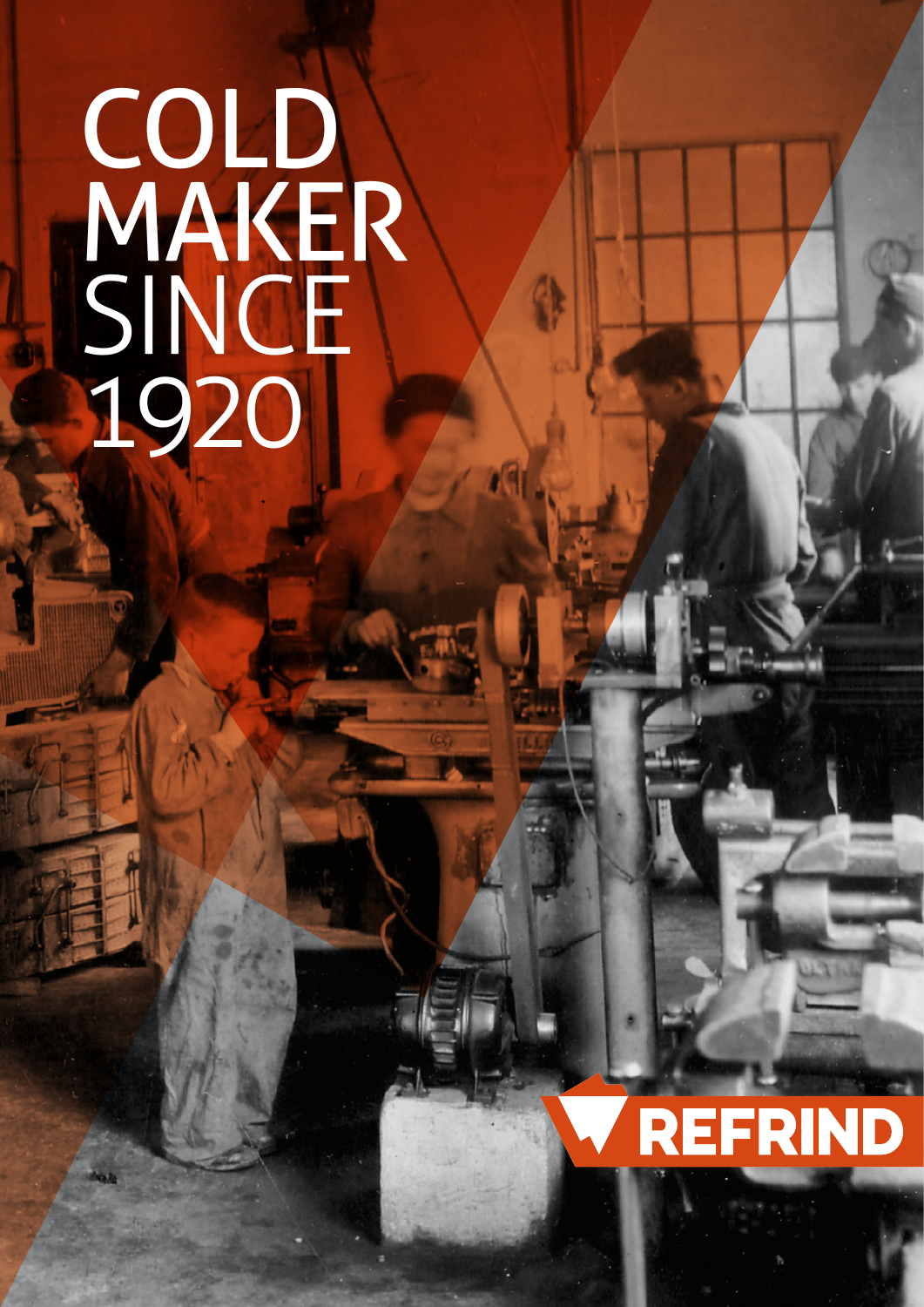Seit mehr als 3 Generationen planen und bauen wir die besten Lösungen zur Verwaltung der Kälte.

*Since 3 generations, we've been developing the best solutions of the menagement of cold.*

# von tradition her innovativ

**Wir sind nicht nur einfache Hersteller, sondern verstehen uns als wahrhaftige Partner unserer Kunden.** Tagtäglich reagieren wir sicher auf jede Anforderung mit gegliederten, kompakten oder noch zu erfindenden kundenspezifischen Lösungen.

**Wir verbinden handwerkliche Sensibilität mit dem Einsatz modernster Technologien.** Das ist genau das, was uns auszeichnet und was unsere Rolle in der industriellen Kältetechnik gefestigt hat. Wir zählen zu den maßgeblichsten Bezugspartnern in der Branche.

# innovative by tradition

*Not only manufacturer but true partner of our customer. Every day we answer with certainty to every requirement with structured and purpose made solutions, compact or with those yet to be invented.*

*We combine artisan touch with the use of the most modern technology. This is what distinguishes us and how we have managend to consolidate our role in industrial refrigerantion field, becoming the reference partner amongst the most authoritative in the market.*

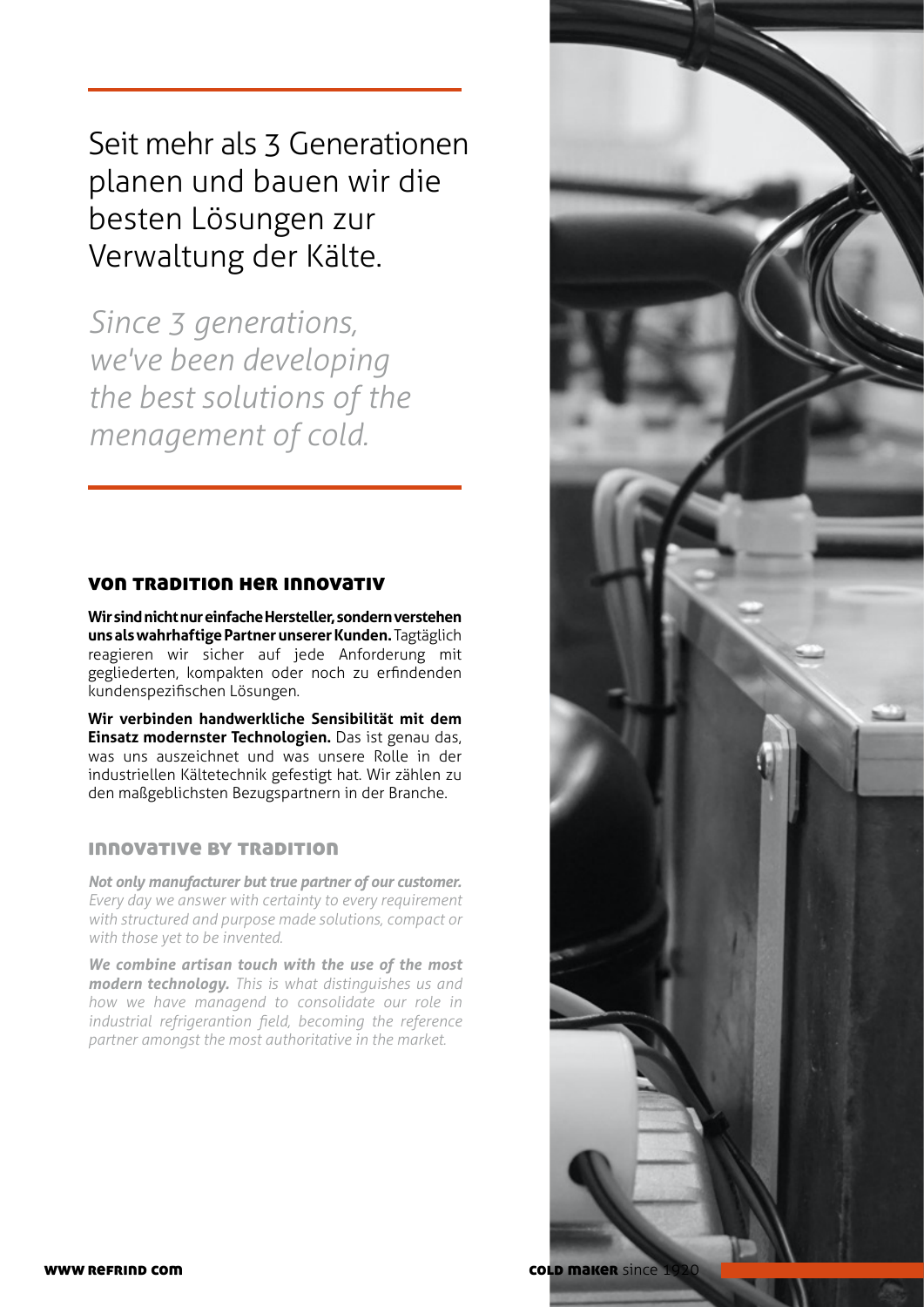# leidenschaft über dem standard

**Wir lieben, was wir tun.** Aus dieser Haltung heraus haben wir ein echtes Arbeitsmodell geschaffen, das seit jeher unsere Werte und unseren Planungsund Produktionsansatz mit Begeisterung geleitet hat.

## passion over the stndard

*We value what we do. With this attitude, we built up a true working model which has always led our values with enthusiasm as well as our approach to design and production.*

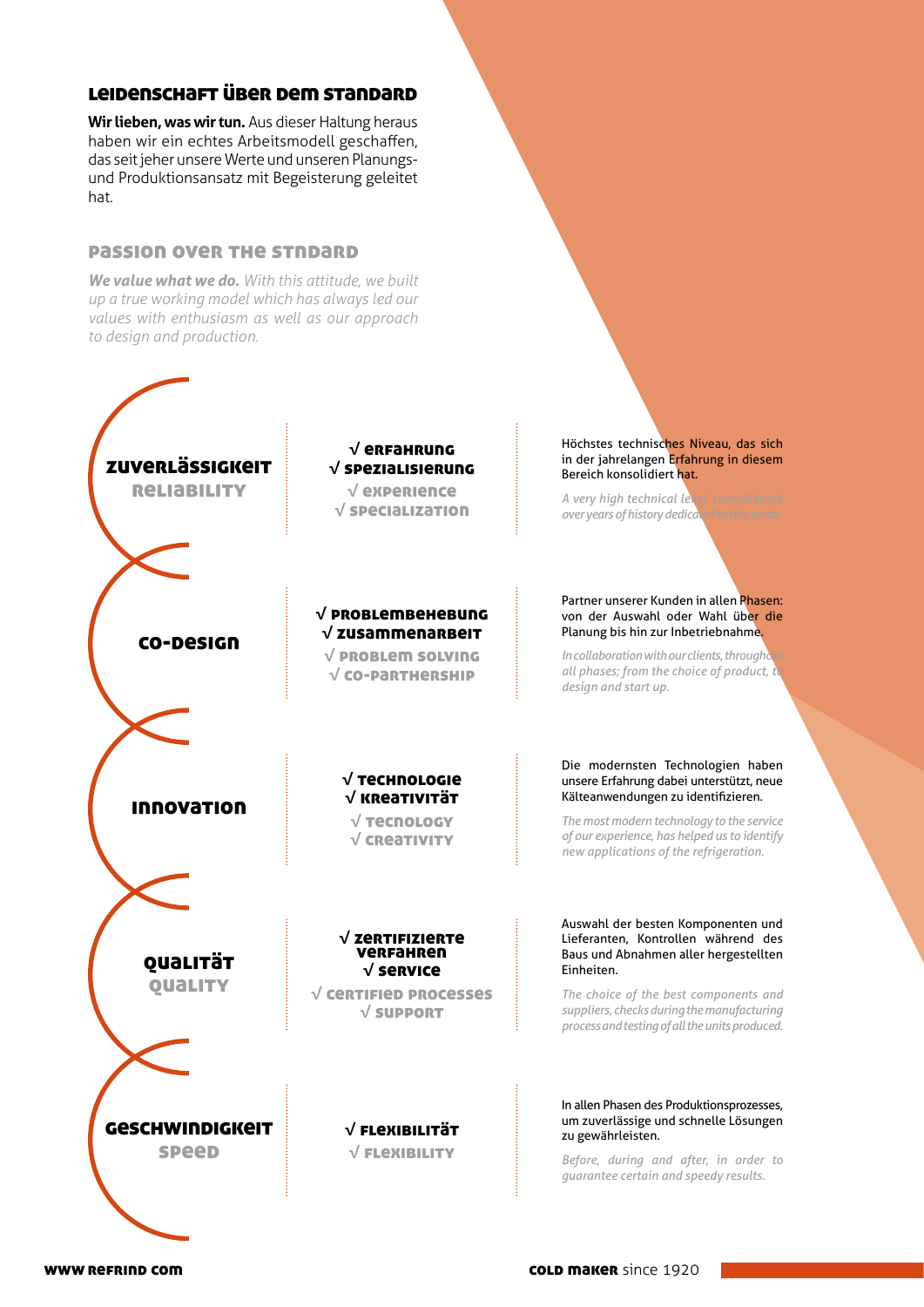# 360°-kältetechnologie

**Unsere Geschichte spricht für uns.** Was wir heute sind, ist das Ergebnis jahrelanger Zusammenarbeit mit den größten Akteuren auf dem internationalen Markt: eine zuverlässige, dynamische industrielle Realität, die die Erfahrung eines hochspezialisierten Teams bietet.

**Wir erfassen die spezifischen Bedürfnisse jeder Branche,** da wir uns mit industrieller Kälte und all ihren technologischen Variationen befassen.

# 360° cooling technology

*Our history speaks for itself. What we are today is the result of years working together with some of key players of the international market: a reliable, proactive reality which offers the experience of a highly specialized team.*

*We collect the specific requirements of every sector because we operate at every level of the industrial cooling system.*



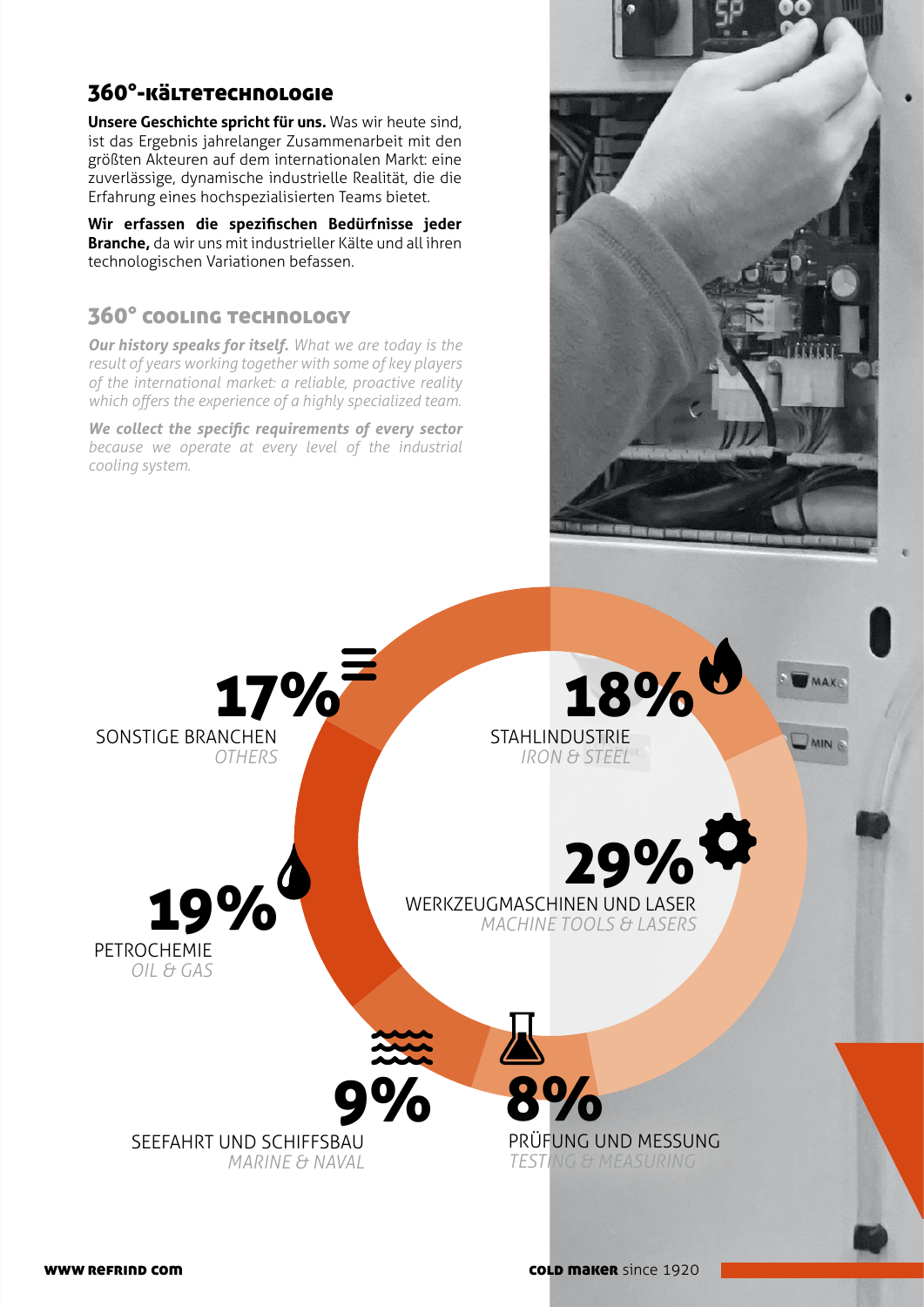# Entdecken Sie unsere Produkte.

*Discover our products.*



### industrielle klimaanlagen **Leistung und Zuverlässigkeit für die anspruchsvollsten Anwendungen:** hohe Temperaturen, hohe Staubkonzentrationen, aggressive Atmosphären, starke Vibrationen, Benutzerkomfort.

### industrial air conditioners

*Performance and reliability for heavy duty applications: extreme climate, high dust concentration, aggressive agents, high vibration and mechanical stress, user's comfort.*



### industriekühler **Wichtige Konfigurierbarkeits-**

**stufen und Optionen:** hohe thermostatische Stabilität, kompakte Abmessungen, verschiedene Schaltungslösungen, Kompatibilität mit speziellen Flüssigkeiten.

### **INDUSTRIAL REFRIGERATORS**

*Configuration and options for addressing the most varied requirements: high thermostatic stability, compact dimensions, various hydraulic solutions, compatibility with particular fluids.*



### druckbeaufschlagung und filtrierung

**Auf vertikaler Ebene alle Anwendungsanforderungen erfüllen:** hohe Staubkonzentrationen, aggressive Gase und Infiltrationskontrolle und das alles unter extremsten Bedingungen.

### pressurization and filtration

*Answer to any needs of implementation: high dust concentrations, aggressive gases, infiltration control, in the most extreme conditions.*



### luft-wasser-kühler **Spezielle Lösungen für den Wärmeaustausch:** kompakte Abmessungen, für mehrere Umgebungen geeignet, geringere Investitionsund Installationskosten, geringerer Energieverbrauch, Flexibilität in der Planung.

### air to water coolers

*Dedicated solutions for heat exchange: compact dimension, suitable for multiple contexts, low investment and installation costs, low energy consumption, design flexibility.*



### sonderanwendungen

**Wir unterstützen unsere Kunden mit Lösungen, die von der einfachen Anpassung bis zur rein kundenspezifischen Ausführung reichen.** Heute widmen wir 30% unserer Produktion der Realisierung innovativer Lösungen, die auf die unterschiedlichsten technischen / anwendungsbedingten Anforderungen eingehen können.

### special executions

*We support our customers with solutions ranging from simple customization to fully dedicated project.Today we dedicate 30% of our production to the creation of innovative solutions able to meet the most demanding requirements.*